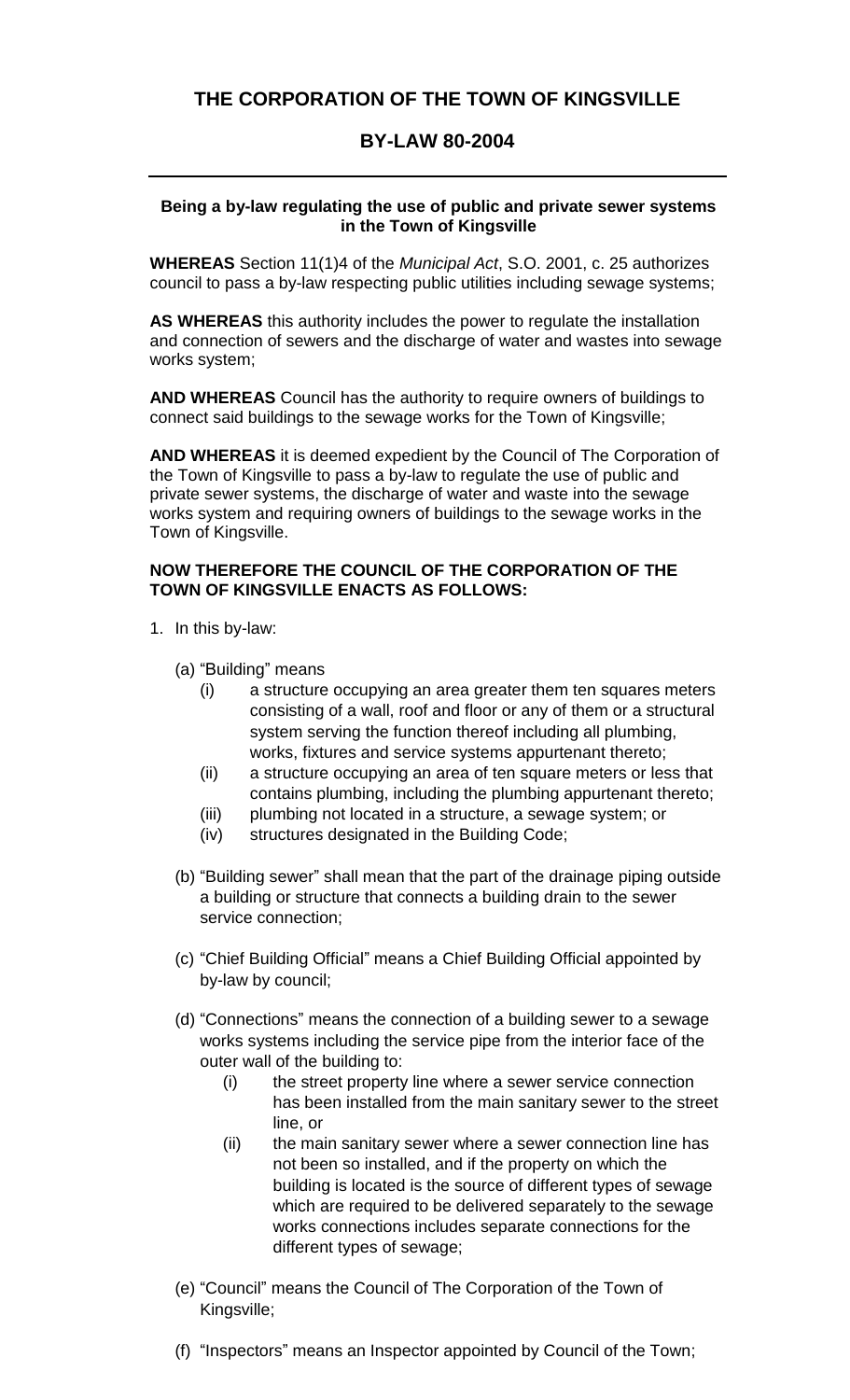- (g) "Main combined sewer" shall mean a sewer which carries sewage and collects storm water;
- (h) "Main sanitary sewer" shall mean a sewer which carries sewage, to which storm, surface and ground waters are not admitted;
- (i) "Main storm sewer" shall mean a sewage works for the collection of storm water;
- (j) "Notice" means a notice given pursuant to this by law requiring a connection to be made;
- (k) "Owner" means the owner of a building and includes the registered owner of, the person shown on the assignment roll as owner of, and the actual owner of a building or any property on which a building is located;
- (l) "Sewage" shall mean sanitary sewage or storm sewage;
- (m)"Sanitary sewage" means liquid or water borne waste
	- (i) of industrial or commercial origin; or
	- (ii) a domestic origin, including human body waste, toilet or other bathroom waste, and shower, tub, culinary, sink and laundry waste;
- (n) "Storm sewage" means the water that is discharged from a surface as a result of rainfall, snow melt or snowfall;
- (o) "Sewage work" shall mean and include any main combined sewer, main sanitary sewer or main storm sewer, including their branches, operated and maintained by or on behalf of the Town for their acceptance, collection, transmission, or disposal of sewage;
- (p) "Sewer service connection" shall mean the extension from any main sewer to the property line and is owned and controlled by the Town;
- (q) "Town" means the Corporation of the Town of Kingsville

### **PUBLIC AND PRIVATE SEWER SYSTEMS**

- 2. JURISDICTION
	- (a) At the time of connection, repairs or alteration, the Inspector shall inspect all building sewers and shall not permit any illegal connections to be made to the sewage works as set out in this bylaw;
	- (b) After the installation of the building sewer, the owner shall be responsible for the satisfactory operation, cleaning, repairs, replacement and maintenance of the building sewer;
	- (c) The sewer service connection shall be the responsibility of the Town;

#### 3. APPLICATION FOR PERMIT

No person shall connect or make any connection to a sewer service connection without first having obtained a permit from the Chief Building Official:

- (a) Applications shall be made, in writing, to the Chief Building Official on the form prescribed.
- (b) Upon receipt of a property, completed applications the Chief Building Official shall issue a permit for the connection, unless the proposed works will contravene this by-law or any other applicable law.
- (c) The fee to be paid to the Town shall be as per the Town's Fees bylaw, as amended from time to time.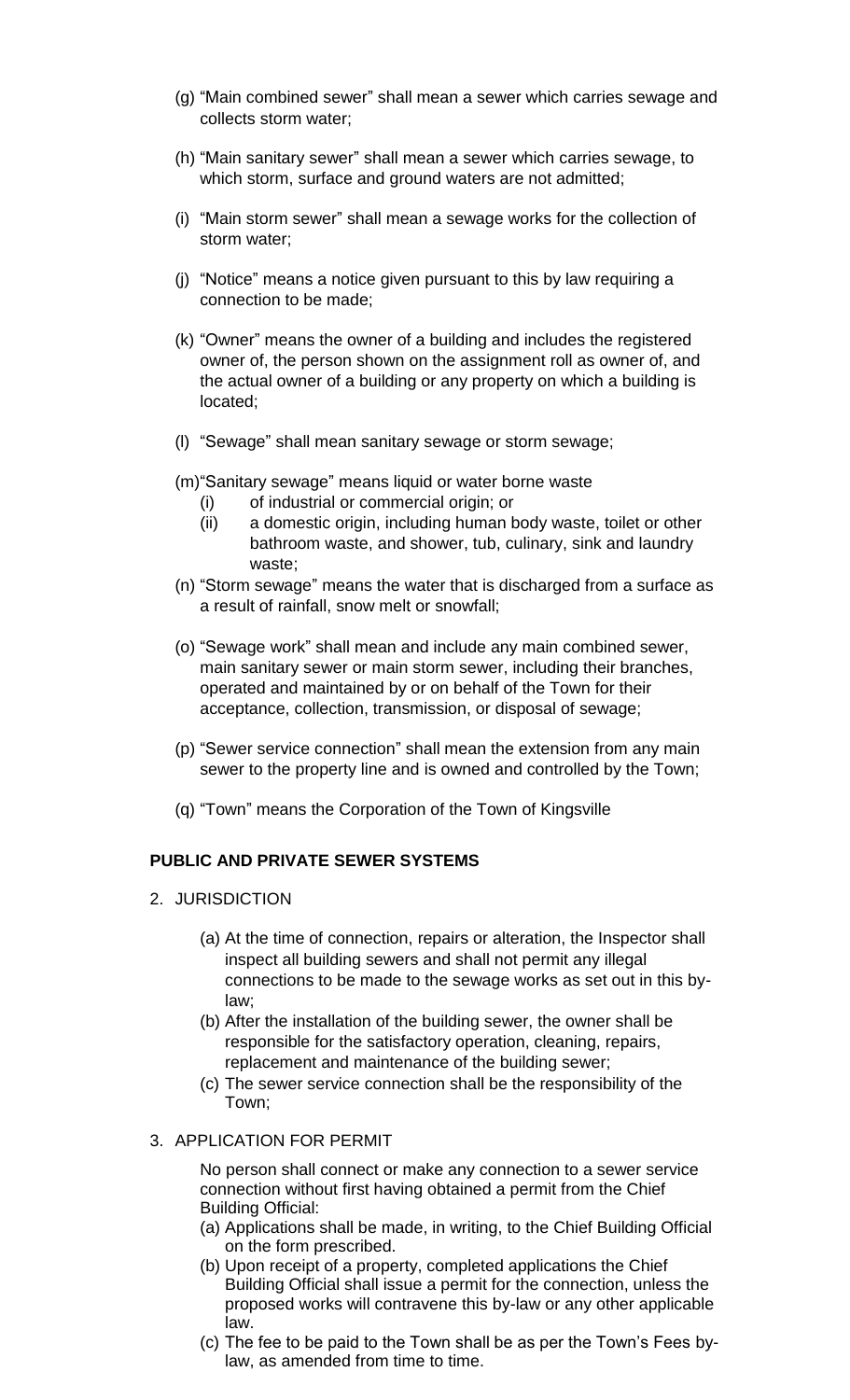4. REGULATIONS FOR BUILDING SEWER AND SEWER SERVICE **CONNECTIONS** 

No connection shall be made to the sewage works except as follows:

- (a) Each building must have a separate building sewer, except with the written approval of the Chief Building Official;
- (b) All connections to the sewage works shall be as per the Town's Development Manual and the Ontario Building Code, as amended from time to time;
- (c) No connections shall be made until a permit has been issued in accordance with by-law, and no said connection shall be made expert with the approval of the Chief Building Official;
- (d) Where no sewer service connections exists, all labour and materials necessary for the installation for the sewer service connections shall be paid for by the owner. The owner shall make an application in writing to the Town on the prescribed form. A deposit in the amount specified in the Town's Fee by-law, as amended from time to time, shall accompany the applications. The balance of payment, If any, shall be invoiced upon completion
- (e)
	- (i) Nothing in this section shall relieve the owner from the obligation of maintaining a building sewer in accordance with the provisions of this by-law;
	- (ii) A clean-out shall be installed in every building drain in compliance with the Ontario Building Code, 0. Reg. 403/97, as amended;
	- (iii) Upon connection to the sewage works any septic tanks, cesspools and similar private sewage disposal facilities shall be pumped out and filled with sand, removed or destroyed;
- (f) No person shall even cause or permit the discharge of any storm water into the main sanitary sewer;
- (g) The building sewer shall be connected to the building at an elevation below the foundation footing where existing grade will permit. No building sewer shall be laid parallel to within three (3) feet of any bearing walls. The building sewer shall be laid at sufficient depth to afford protection from frost and at uniform grade in straight aliment wherever possible;
- (h) All excavations required for the installation of a building sewer shall be by open trench unless otherwise approved by the Chief Building Official. All pipes shall be installed and inspected according to Ontario Building Code specifications;
- (i) All excavation for a building sewer installation shall be adequately guarded with barricades and lights so as to protect the public from hazard. Streets, sidewalks, parkways and other public property distributed in the course of works shall be restored by the owner or his authorized representative, in a manner satisfactory to the town;
- (j) The applicant for a connection permit give at least twenty four (24) hours' notice to the Building Department when the building sewer is ready for inspection.

### **CONNECT BUILDING TO SEWAGE WORKS**

5. Every owner of a building shall connect the building to the sewage works of the Town.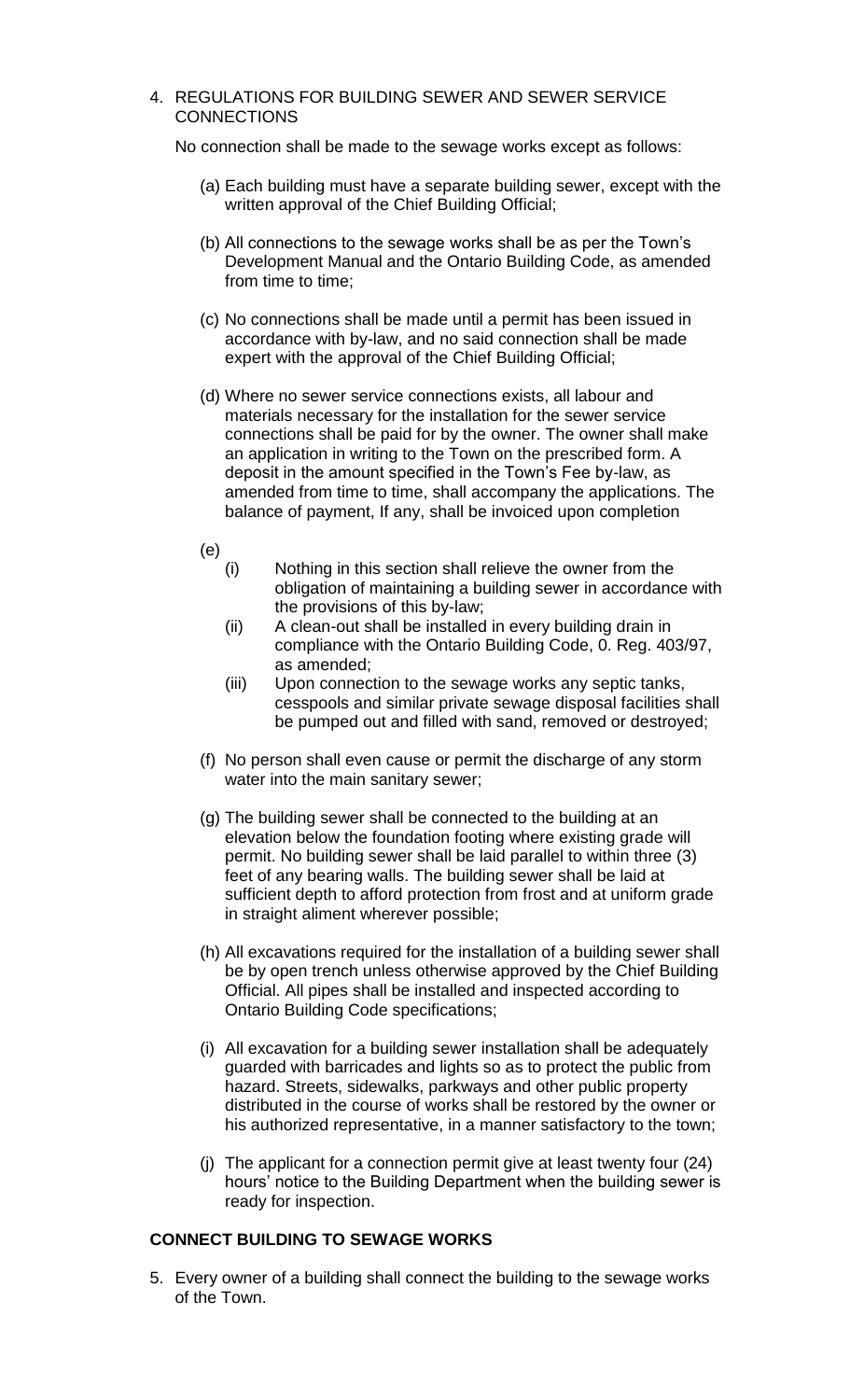- 6. (1) Any connection required to be made by as owner under this by-law shall be made within twelve(12) months of notice or within such periods of time, if any, as are granted by the Chief Building Official as an extension pursuant to provisions of this by-law;
	- (a) The Chief Building Official may, on the applications of an owner to whom notice has been sent, grant an extension of the period of twelve(12) months within which the connection must be made;
	- (b) An extension, if granted, must not be for a period longer than two (2) years from the end of the twelve-month period provided by the notice;
	- (c) If the first extension is for a period less the one (1) year, one further extension with an expiry date not more than two (2) years from the end of the original twelve-month period provided by the notice may be granted by the Chief Building Official and no further extension may be granted.
	- (2) Any Notice hereunder:
		- (a) shall require the owners to make the connection:
		- (b) shall advise the owner;
			- (i) of the date on which the twelve-month period expires; and,
			- (ii) that if the owner fails to make the connection as required, the Towns has the right to make said connection at the owner's expenses and to recover the expenses by court action or in like manner as municipal taxes; and,
		- (c) shall make reference to this by-law;
		- (d) Notwithstanding the foregoing, any notice hereunder shall not serve to limit the time specified in an order of the Chief Building Official to remedy an unsafe building;

(3) If a building is connected to a main combined sewer and a separate sanitary sewer and a main storm sewer are made available to serve the land on which the building is located, the building shall be connected to the sewage works in the manner such that the different types of sewage are drained separately into the sewage works upon notice.

## **GENERAL**

- 7.
- (a) No person shall maliciously, willingly or negligently break, damage, destroy, deface, or tamper with any structure, appurtenance, or equipment which is part of a sewage works.
- (b) An inspector and other duly authorized employees of the Town, bearing the proper credentials and identifications, shall be permitted to enter upon all properties in the Town for the purpose of inspections, observations, measurements, sampling, and testing in accordance with the provisions of this by-law.
- (c) This by-law does not limit the operation of any by-law, regulation or statute regulating or prohibiting the types of content of waste or other material which may be drained into a sewer or sewage works.

### **PENALTIES**

8.

- (a) Every person who contravene any provision of this by-law is guilty of an offence and shall be liable to be fine in the amount to be determined pursuant to the Provincial Offences Act, R.S.O. 1999, c. P.33, and every such fine is recoverable under the provincial act;
- (b) If any court of components jurisdiction finds that any of the provisions of this by-law are ultra vires the jurisdiction of Council; or are invalid for any reason, such provision shall be deemed to be servable and shall